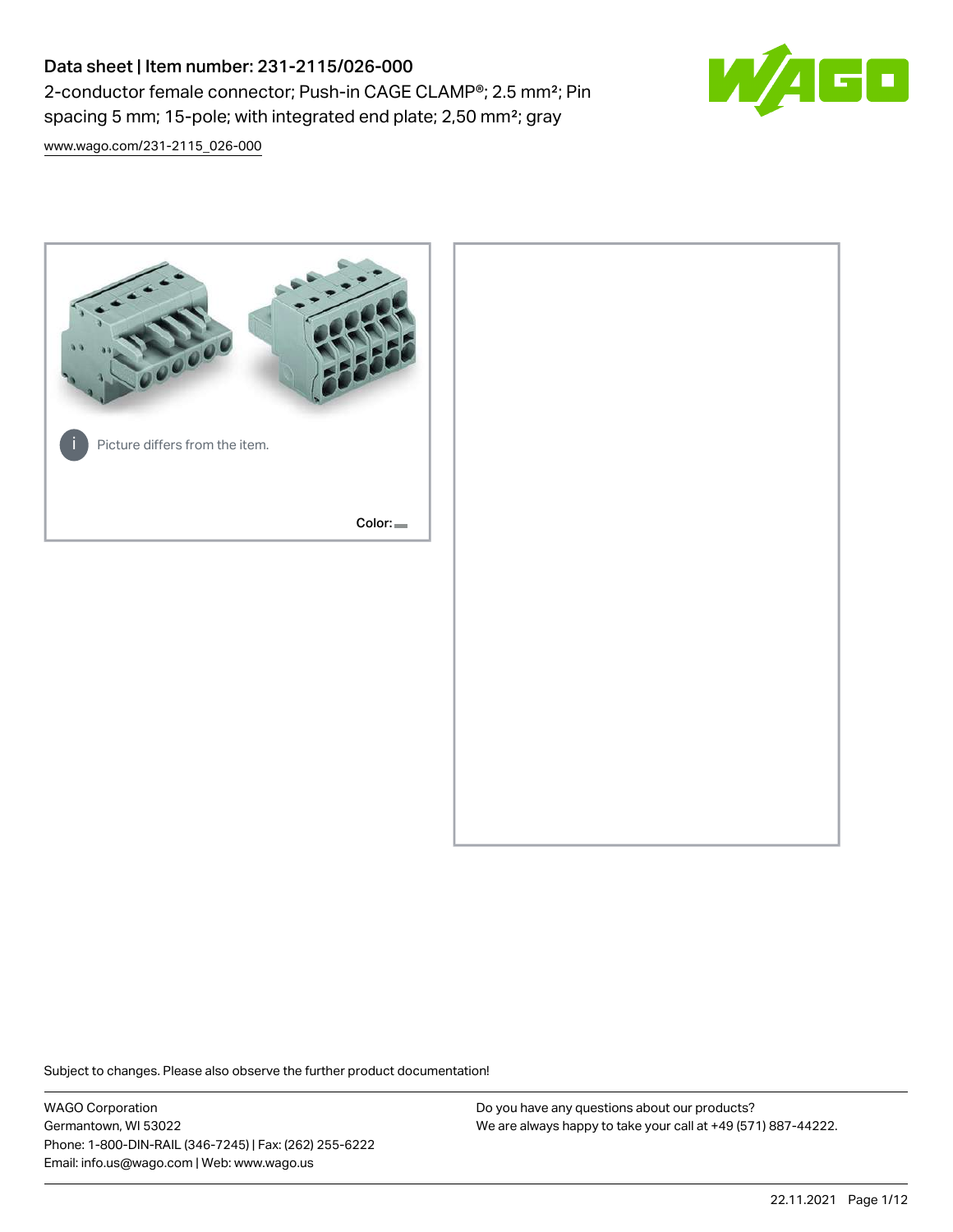

Dimensions in mm

 $L =$  (pole no.  $-2$ ) x pin spacing + 10 mm

#### Item description

- **Universal connection for all conductor types**
- **Two conductor entries per pole**
- $\blacksquare$ For looping through power or data buses
- $\blacksquare$ Bus connection is retained, even when unmated
- $\blacksquare$ Push-in termination of solid and ferruled conductors
- $\blacksquare$ With coding fingers

Subject to changes. Please also observe the further product documentation! Data

WAGO Corporation Germantown, WI 53022 Phone: 1-800-DIN-RAIL (346-7245) | Fax: (262) 255-6222 Email: info.us@wago.com | Web: www.wago.us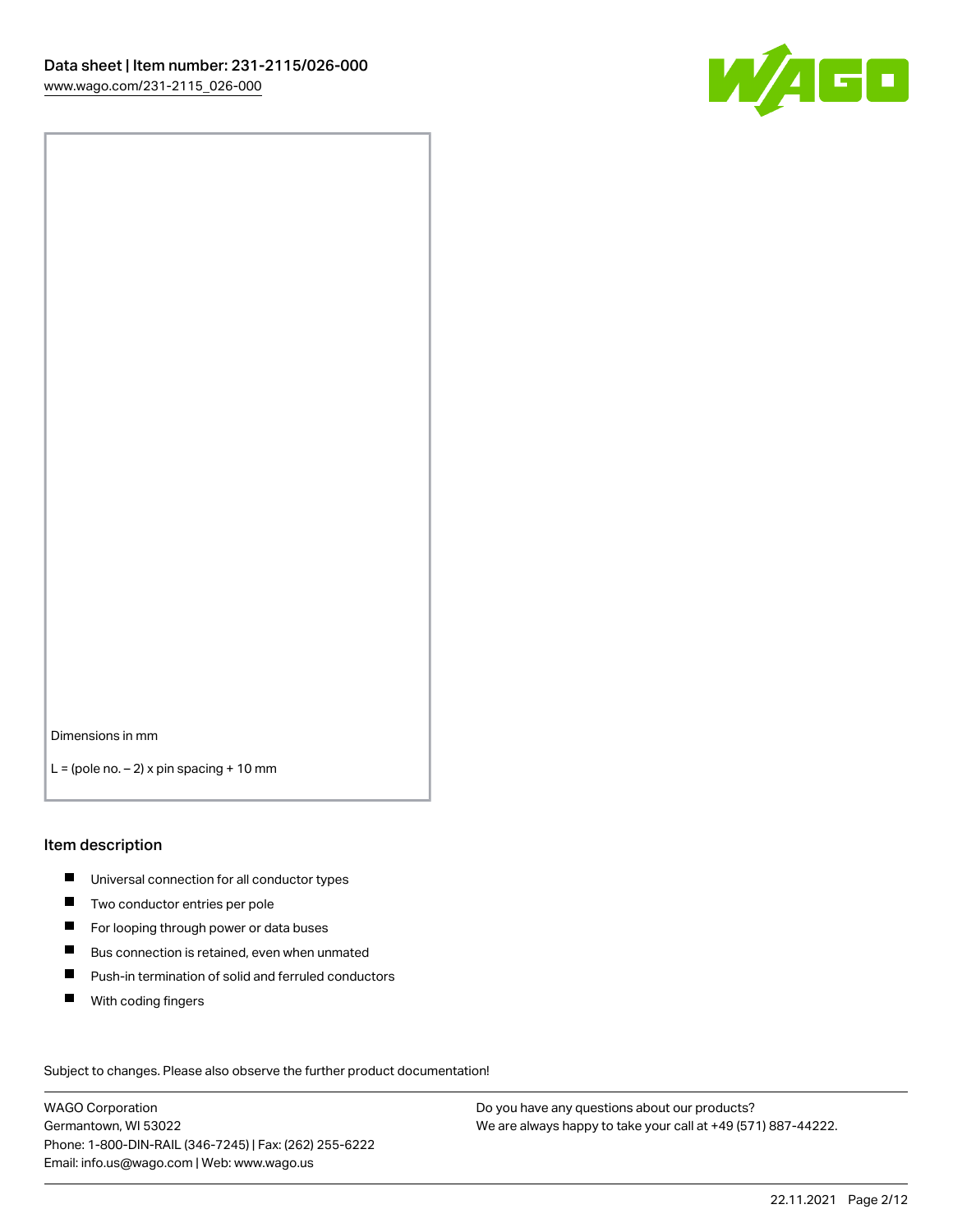

## Data Notes

| Safety information 1 | The <i>MCS – MULTI CONNECTION SYSTEM</i> includes connectors<br>without breaking capacity in accordance with DIN EN 61984. When<br>used as intended, these connectors must not be connected<br>/disconnected when live or under load. The circuit design should<br>ensure header pins, which can be touched, are not live when<br>unmated. |
|----------------------|--------------------------------------------------------------------------------------------------------------------------------------------------------------------------------------------------------------------------------------------------------------------------------------------------------------------------------------------|
| Variants:            | Gold-plated or partially gold-plated contact surfaces<br>Other versions (or variants) can be requested from WAGO Sales or<br>configured at https://configurator.wago.com/                                                                                                                                                                  |

#### Electrical data

## IEC Approvals

| Ratings per                 | IEC/EN 60664-1                                                        |
|-----------------------------|-----------------------------------------------------------------------|
| Rated voltage (III / 3)     | 320 V                                                                 |
| Rated surge voltage (III/3) | 4 <sub>k</sub> V                                                      |
| Rated voltage (III/2)       | 320 V                                                                 |
| Rated surge voltage (III/2) | 4 <sub>k</sub> V                                                      |
| Nominal voltage (II/2)      | 630 V                                                                 |
| Rated surge voltage (II/2)  | 4 <sub>k</sub> V                                                      |
| Rated current               | 16 A                                                                  |
| Legend (ratings)            | $(III / 2)$ $\triangle$ Overvoltage category III / Pollution degree 2 |

#### UL Approvals

| Approvals per                  | UL 1059 |
|--------------------------------|---------|
| Rated voltage UL (Use Group B) | 300 V   |
| Rated current UL (Use Group B) | 20 A    |
| Rated voltage UL (Use Group D) | 300 V   |
| Rated current UL (Use Group D) | 10 A    |

## Ratings per UL

| Rated voltage UL 1977 | 600 V |
|-----------------------|-------|
| Rated current UL 1977 | nn.   |

#### CSA Approvals

Approvals per CSA

Subject to changes. Please also observe the further product documentation!

| <b>WAGO Corporation</b>                                | Do you have any questions about our products?                 |
|--------------------------------------------------------|---------------------------------------------------------------|
| Germantown, WI 53022                                   | We are always happy to take your call at +49 (571) 887-44222. |
| Phone: 1-800-DIN-RAIL (346-7245)   Fax: (262) 255-6222 |                                                               |
| Email: info.us@wago.com   Web: www.wago.us             |                                                               |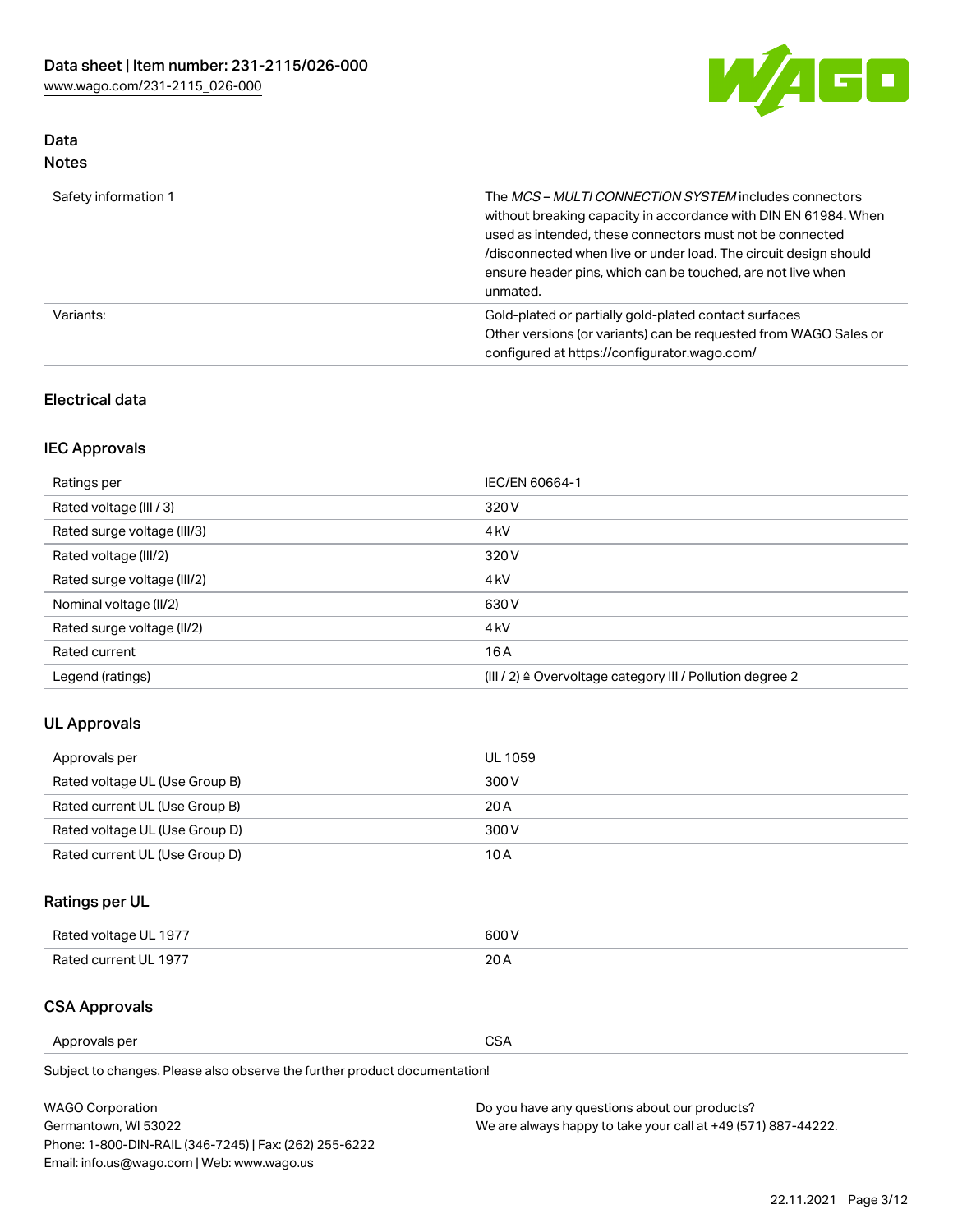W/AGO

| www.wago.com/231-2115_026-000 |  |  |
|-------------------------------|--|--|
|                               |  |  |

| Rated voltage CSA (Use Group B) | 300 V |
|---------------------------------|-------|
| Rated current CSA (Use Group B) | 15 A  |
| Rated voltage CSA (Use Group D) | 300 V |
| Rated current CSA (Use Group D) | 10 A  |

#### Connection data

| Total number of connection points | 30 |
|-----------------------------------|----|
| Total number of potentials        | 15 |
| Number of connection types        |    |
| Number of levels                  |    |

#### Connection 1

| Connection technology |  |  |
|-----------------------|--|--|
|-----------------------|--|--|

| Connection technology                             | Push-in CAGE CLAMP®                   |
|---------------------------------------------------|---------------------------------------|
| Actuation type                                    | Operating tool                        |
| Solid conductor                                   | $0.22.5$ mm <sup>2</sup> / 24  12 AWG |
| Fine-stranded conductor                           | $0.22.5$ mm <sup>2</sup> / 24  12 AWG |
| Fine-stranded conductor; with insulated ferrule   | $0.251.5$ mm <sup>2</sup>             |
| Fine-stranded conductor; with uninsulated ferrule | $0.252.5$ mm <sup>2</sup>             |
| Strip length                                      | $9 10$ mm $/ 0.35 0.39$ inch          |
| Number of poles                                   | 15                                    |
| Conductor entry direction to mating direction     | 0°                                    |

## Physical data

| Pin spacing | 5 mm / 0.197 inch     |
|-------------|-----------------------|
| Width       | 75 mm / 2.953 inch    |
| Height      | 20.8 mm / 0.819 inch  |
| Depth       | 26.45 mm / 1.041 inch |

## Plug-in connection

| Contact type (pluggable connector) | Female connector/socket |
|------------------------------------|-------------------------|
| Connector (connection type)        | for conductor           |
| Mismating protection               | No                      |
| Locking of plug-in connection      | Without                 |

## Material data

Color and the color of the color of the color of the color of the color of the color of the color of the color

Subject to changes. Please also observe the further product documentation! Material group I

| <b>WAGO Corporation</b>                                | Do you have any questions about our products?                 |
|--------------------------------------------------------|---------------------------------------------------------------|
| Germantown, WI 53022                                   | We are always happy to take your call at +49 (571) 887-44222. |
| Phone: 1-800-DIN-RAIL (346-7245)   Fax: (262) 255-6222 |                                                               |
| Email: info.us@wago.com   Web: www.wago.us             |                                                               |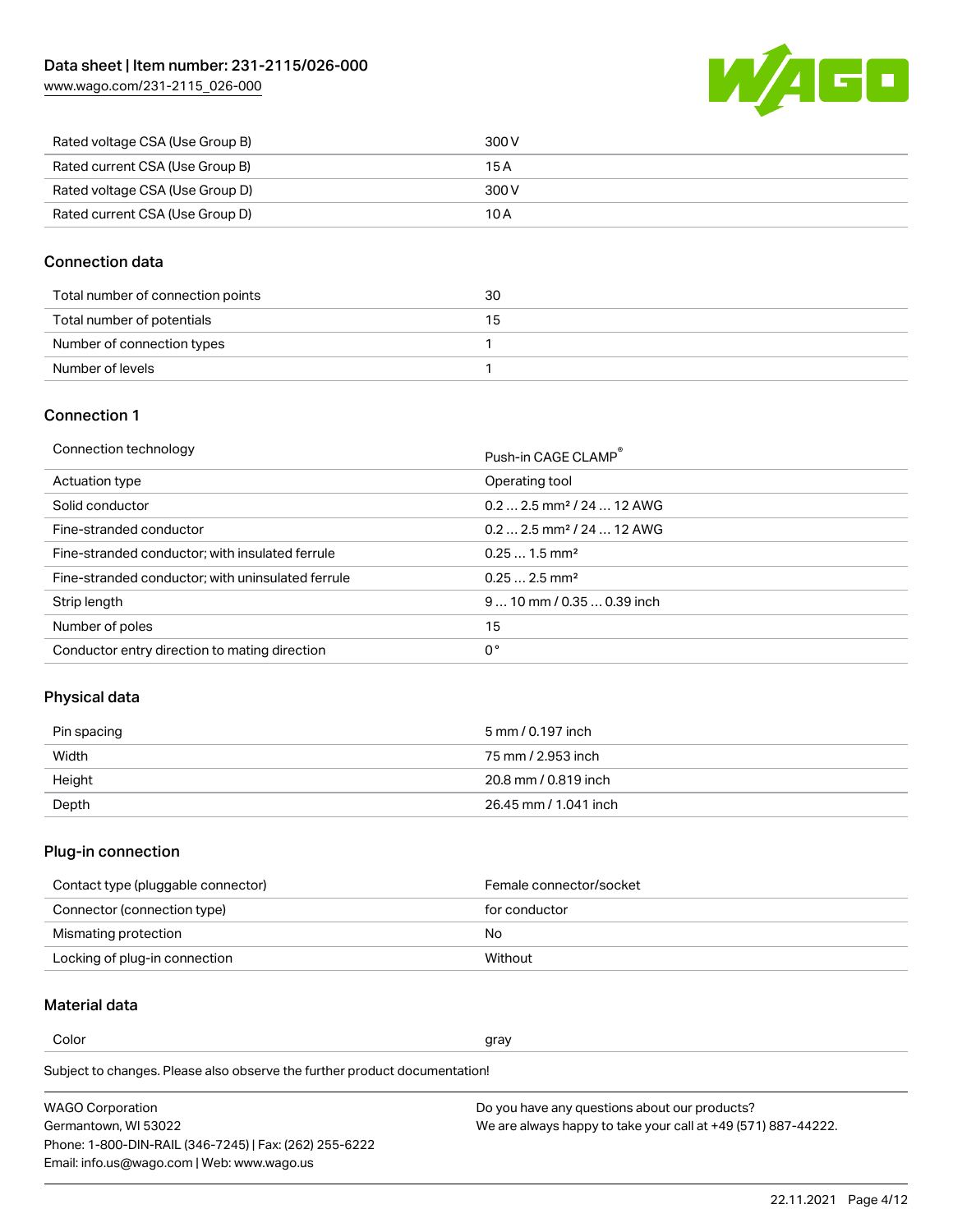[www.wago.com/231-2115\\_026-000](http://www.wago.com/231-2115_026-000)



| Material group              |                                   |
|-----------------------------|-----------------------------------|
| Insulation material         | Polyamide (PA66)                  |
| Flammability class per UL94 | V0                                |
| Clamping spring material    | Chrome nickel spring steel (CrNi) |
| Contact material            | Copper alloy                      |
| Contact plating             | tin-plated                        |
| Fire load                   | 0.536 MJ                          |
| Weight                      | 33.2g                             |
|                             |                                   |

## Environmental requirements

| Limit temperature range | -60 … +85 °Ր |
|-------------------------|--------------|
|-------------------------|--------------|

#### Commercial data

| Product Group         | 3 (Multi Conn. System) |
|-----------------------|------------------------|
| PU (SPU)              | 25 Stück               |
| Packaging type        | box                    |
| Country of origin     | PL                     |
| <b>GTIN</b>           | 4044918563321          |
| Customs tariff number | 8536694040             |

## Approvals / Certificates

#### Country specific Approvals

|      |                          |                                 | Certificate |
|------|--------------------------|---------------------------------|-------------|
| Logo | Approval                 | <b>Additional Approval Text</b> | name        |
|      | CВ                       | IEC 61984                       | NL-39756    |
|      | DEKRA Certification B.V. |                                 |             |

#### Ship Approvals

| Logo | Approval                                                | <b>Additional Approval Text</b> | Certificate<br>name                |
|------|---------------------------------------------------------|---------------------------------|------------------------------------|
| ABS. | <b>ABS</b><br>American Bureau of Shipping               |                                 | $19 -$<br>HG1869876-<br><b>PDA</b> |
|      | <b>DNV GL</b><br>Det Norske Veritas, Germanischer Lloyd |                                 | TAE000016Z                         |

| UL-Approvals            |                                                                            |                                                               |             |  |
|-------------------------|----------------------------------------------------------------------------|---------------------------------------------------------------|-------------|--|
|                         |                                                                            |                                                               | Certificate |  |
| Logo                    | Approval                                                                   | <b>Additional Approval Text</b>                               | name        |  |
|                         | Subject to changes. Please also observe the further product documentation! |                                                               |             |  |
| <b>WAGO Corporation</b> |                                                                            | Do you have any questions about our products?                 |             |  |
|                         | Germantown, WI 53022                                                       | We are always happy to take your call at +49 (571) 887-44222. |             |  |
|                         | Phone: 1-800-DIN-RAIL (346-7245)   Fax: (262) 255-6222                     |                                                               |             |  |
|                         | Email: info.us@wago.com   Web: www.wago.us                                 |                                                               |             |  |

22.11.2021 Page 5/12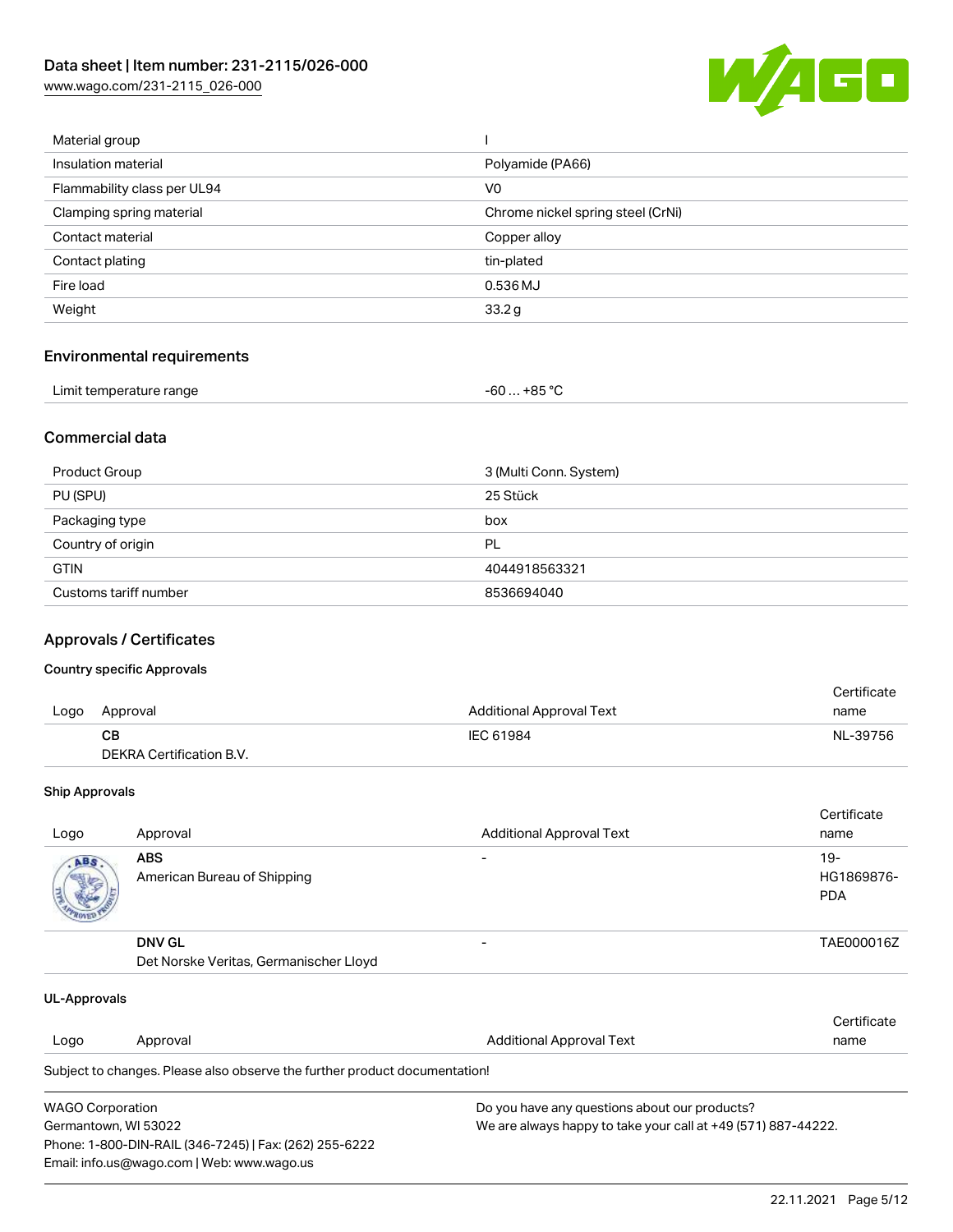

|                             | UL<br><b>UL 1059</b>                                                                                                                                                                            | E45172                           |
|-----------------------------|-------------------------------------------------------------------------------------------------------------------------------------------------------------------------------------------------|----------------------------------|
|                             | Underwriters Laboratories Inc.                                                                                                                                                                  |                                  |
|                             | <b>UL 1977</b><br>UL<br>Underwriters Laboratories Inc.                                                                                                                                          | E45171                           |
| Counterpart                 |                                                                                                                                                                                                 |                                  |
|                             |                                                                                                                                                                                                 |                                  |
|                             | Item no.231-615<br>Male connector; 15-pole; Pin spacing 5 mm; gray                                                                                                                              | www.wago.com/231-615             |
|                             | Item no.231-145/001-000<br>Male header; 15-pole; THT; 1.0 x 1.0 mm solder pin; straight; pin spacing 5 mm; gray                                                                                 | www.wago.com/231-145/001-000     |
|                             | Item no.231-445/001-000<br>Male header; 15-pole; THT; 1.0 x 1.0 mm solder pin; angled; pin spacing 5 mm; gray                                                                                   | www.wago.com/231-445/001-000     |
| <b>Optional accessories</b> |                                                                                                                                                                                                 |                                  |
| Marking accessories         |                                                                                                                                                                                                 |                                  |
| Marking strip               |                                                                                                                                                                                                 |                                  |
|                             | Item no.: 210-331/500-103<br>Marking strips; as a DIN A4 sheet; MARKED; 1-12 (300x); Height of marker strip: 2.3 mm/0.091 in; Strip<br>length 182 mm; Horizontal marking; Self-adhesive; white  | www.wago.com/210-331<br>/500-103 |
|                             | Item no.: 210-331/500-104<br>Marking strips; as a DIN A4 sheet; MARKED; 13-24 (300x); Height of marker strip: 2.3 mm/0.091 in; Strip<br>length 182 mm; Horizontal marking; Self-adhesive; white | www.wago.com/210-331<br>/500-104 |
|                             | Item no.: 210-332/500-202<br>Marking strips; as a DIN A4 sheet; MARKED; 1-16 (160x); Height of marker strip: 3 mm; Strip length 182<br>mm; Horizontal marking; Self-adhesive; white             | www.wago.com/210-332<br>/500-202 |
|                             | Item no.: 210-332/500-206<br>Marking strips; as a DIN A4 sheet; MARKED; 33-48 (160x); Height of marker strip: 3 mm; Strip length<br>182 mm; Horizontal marking; Self-adhesive; white            | www.wago.com/210-332<br>/500-206 |

WAGO Corporation Germantown, WI 53022 Phone: 1-800-DIN-RAIL (346-7245) | Fax: (262) 255-6222 Email: info.us@wago.com | Web: www.wago.us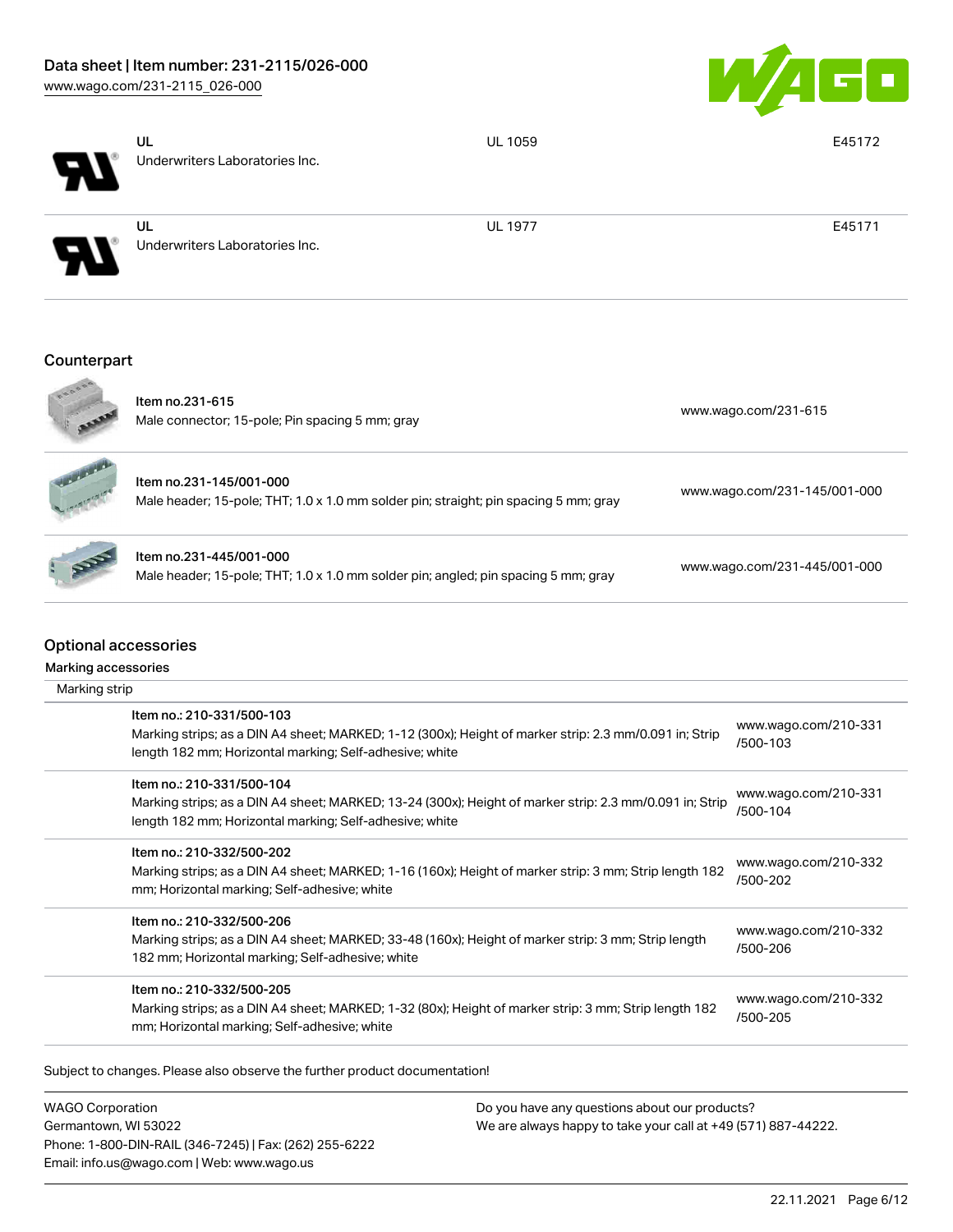Email: info.us@wago.com | Web: www.wago.us



|                                                 | Item no.: 210-332/500-204<br>Marking strips; as a DIN A4 sheet; MARKED; 17-32 (160x); Height of marker strip: 3 mm; Strip length<br>182 mm; Horizontal marking; Self-adhesive; white | www.wago.com/210-332<br>/500-204                                                                               |
|-------------------------------------------------|--------------------------------------------------------------------------------------------------------------------------------------------------------------------------------------|----------------------------------------------------------------------------------------------------------------|
| <b>Testing accessories</b>                      |                                                                                                                                                                                      |                                                                                                                |
| Testing accessories                             |                                                                                                                                                                                      |                                                                                                                |
|                                                 | Item no.: 231-661<br>Test plugs for female connectors; for 5 mm and 5.08 mm pin spacing; 2,50 mm <sup>2</sup> ; light gray                                                           | www.wago.com/231-661                                                                                           |
| Insulations stops                               |                                                                                                                                                                                      |                                                                                                                |
| Insulation stop                                 |                                                                                                                                                                                      |                                                                                                                |
|                                                 | Item no.: 231-672<br>Insulation stop; 0.75 - 1 mm <sup>2</sup> ; dark gray                                                                                                           | www.wago.com/231-672                                                                                           |
|                                                 | Item no.: 231-670<br>Insulation stop; 0.08-0.2 mm <sup>2</sup> / 0.2 mm <sup>2</sup> "s"; white                                                                                      | www.wago.com/231-670                                                                                           |
|                                                 | Item no.: 231-671<br>Insulation stop; 0.25 - 0.5 mm <sup>2</sup> ; light gray                                                                                                        | www.wago.com/231-671                                                                                           |
| Ferrules                                        |                                                                                                                                                                                      |                                                                                                                |
| Ferrule                                         |                                                                                                                                                                                      |                                                                                                                |
|                                                 | Item no.: 216-101<br>Ferrule; Sleeve for 0.5 mm <sup>2</sup> / AWG 22; uninsulated; electro-tin plated; silver-colored                                                               | www.wago.com/216-101                                                                                           |
|                                                 | Item no.: 216-104<br>Ferrule; Sleeve for 1.5 mm <sup>2</sup> / AWG 16; uninsulated; electro-tin plated; silver-colored                                                               | www.wago.com/216-104                                                                                           |
|                                                 | Item no.: 216-106<br>Ferrule; Sleeve for 2.5 mm <sup>2</sup> / AWG 14; uninsulated; electro-tin plated; silver-colored                                                               | www.wago.com/216-106                                                                                           |
|                                                 | Item no.: 216-102<br>Ferrule; Sleeve for 0.75 mm <sup>2</sup> / AWG 20; uninsulated; electro-tin plated; silver-colored                                                              | www.wago.com/216-102                                                                                           |
|                                                 | Item no.: 216-103<br>Ferrule; Sleeve for 1 mm <sup>2</sup> / AWG 18; uninsulated; electro-tin plated                                                                                 | www.wago.com/216-103                                                                                           |
|                                                 | Item no.: 216-123<br>Ferrule; Sleeve for 1 mm <sup>2</sup> / AWG 18; uninsulated; electro-tin plated; silver-colored                                                                 | www.wago.com/216-123                                                                                           |
|                                                 | Item no.: 216-122<br>Ferrule; Sleeve for 0.75 mm <sup>2</sup> / AWG 20; uninsulated; electro-tin plated; silver-colored                                                              | www.wago.com/216-122                                                                                           |
| ă.                                              | Item no.: 216-124<br>Ferrule; Sleeve for 1.5 mm <sup>2</sup> / AWG 16; uninsulated; electro-tin plated                                                                               | www.wago.com/216-124                                                                                           |
|                                                 | Item no.: 216-142<br>Ferrule; Sleeve for 0.75 mm <sup>2</sup> / 18 AWG; uninsulated; electro-tin plated; electrolytic copper; gastight                                               | www.wago.com/216-142                                                                                           |
|                                                 | Subject to changes. Please also observe the further product documentation!                                                                                                           |                                                                                                                |
| <b>WAGO Corporation</b><br>Germantown, WI 53022 | Phone: 1-800-DIN-RAIL (346-7245)   Fax: (262) 255-6222                                                                                                                               | Do you have any questions about our products?<br>We are always happy to take your call at +49 (571) 887-44222. |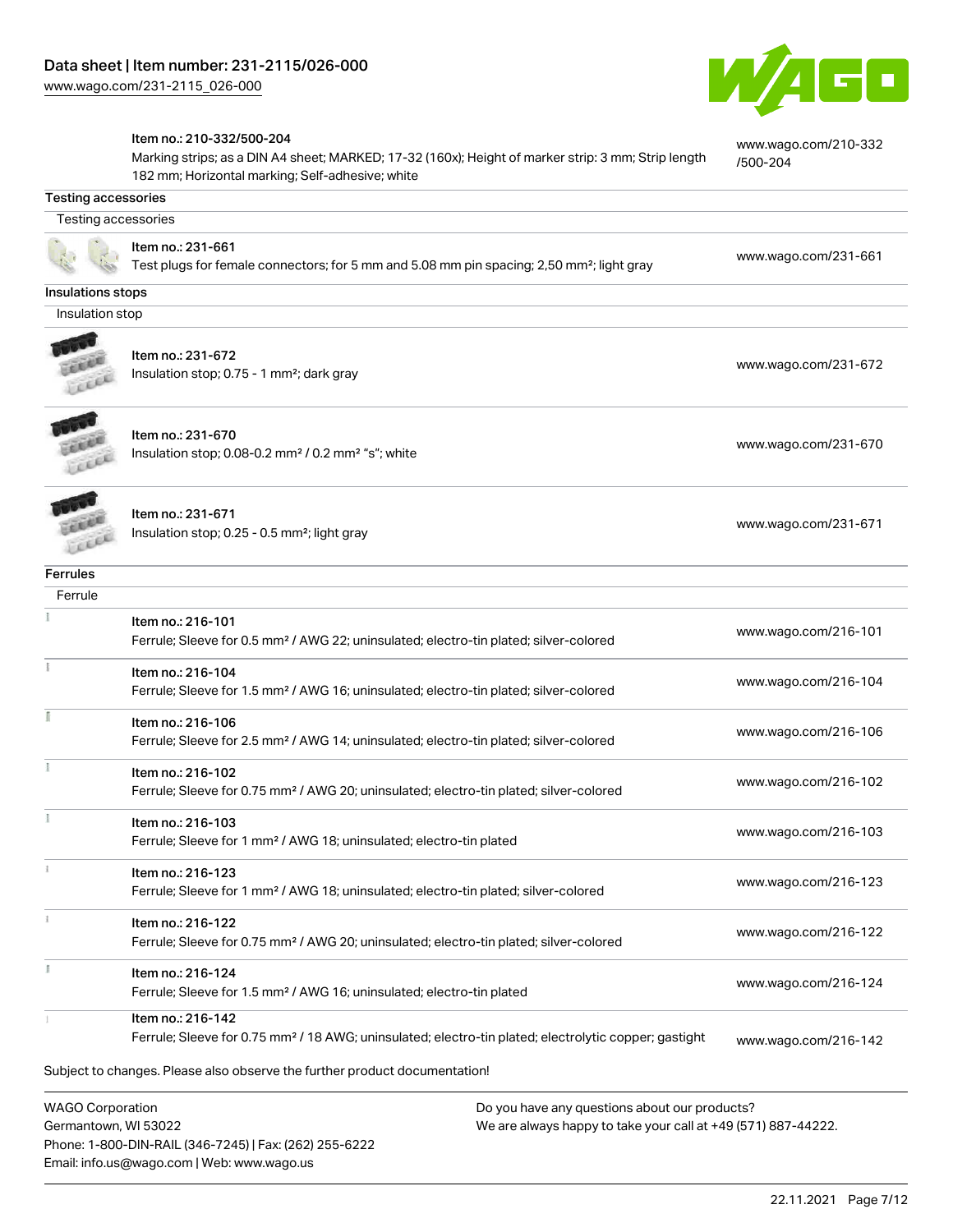## Data sheet | Item number: 231-2115/026-000

[www.wago.com/231-2115\\_026-000](http://www.wago.com/231-2115_026-000)



crimped; acc. to DIN 46228, Part 1/08.92

|   | Item no.: 216-132<br>Ferrule; Sleeve for 0.34 mm <sup>2</sup> / AWG 24; uninsulated; electro-tin plated                                                                                           | www.wago.com/216-132 |
|---|---------------------------------------------------------------------------------------------------------------------------------------------------------------------------------------------------|----------------------|
|   | Item no.: 216-121<br>Ferrule; Sleeve for 0.5 mm <sup>2</sup> / AWG 22; uninsulated; electro-tin plated; silver-colored                                                                            | www.wago.com/216-121 |
|   | Item no.: 216-143<br>Ferrule; Sleeve for 1 mm <sup>2</sup> / AWG 18; uninsulated; electro-tin plated; electrolytic copper; gastight<br>crimped; acc. to DIN 46228, Part 1/08.92                   | www.wago.com/216-143 |
|   | Item no.: 216-131<br>Ferrule; Sleeve for 0.25 mm <sup>2</sup> / AWG 24; uninsulated; electro-tin plated; silver-colored                                                                           | www.wago.com/216-131 |
|   | Item no.: 216-141<br>Ferrule; Sleeve for 0.5 mm <sup>2</sup> / 20 AWG; uninsulated; electro-tin plated; electrolytic copper; gastight<br>crimped; acc. to DIN 46228, Part 1/08.92                 | www.wago.com/216-141 |
| x | Item no.: 216-152<br>Ferrule; Sleeve for 0.34 mm <sup>2</sup> / AWG 24; uninsulated; electro-tin plated                                                                                           | www.wago.com/216-152 |
|   | Item no.: 216-203<br>Ferrule; Sleeve for 1 mm <sup>2</sup> / AWG 18; insulated; electro-tin plated; red                                                                                           | www.wago.com/216-203 |
|   | Item no.: 216-202<br>Ferrule; Sleeve for 0.75 mm <sup>2</sup> / 18 AWG; insulated; electro-tin plated; gray                                                                                       | www.wago.com/216-202 |
|   | Item no.: 216-151<br>Ferrule; Sleeve for 0.25 mm <sup>2</sup> / AWG 24; uninsulated; electro-tin plated                                                                                           | www.wago.com/216-151 |
| ۸ | Item no.: 216-204<br>Ferrule; Sleeve for 1.5 mm <sup>2</sup> / AWG 16; insulated; electro-tin plated; black                                                                                       | www.wago.com/216-204 |
|   | Item no.: 216-144<br>Ferrule; Sleeve for 1.5 mm <sup>2</sup> / AWG 16; uninsulated; electro-tin plated; electrolytic copper; gastight<br>crimped; acc. to DIN 46228, Part 1/08.92; silver-colored | www.wago.com/216-144 |
|   | Item no.: 216-201<br>Ferrule; Sleeve for 0.5 mm <sup>2</sup> / 20 AWG; insulated; electro-tin plated; white                                                                                       | www.wago.com/216-201 |
|   | Item no.: 216-223<br>Ferrule; Sleeve for 1 mm <sup>2</sup> / AWG 18; insulated; electro-tin plated; red                                                                                           | www.wago.com/216-223 |
|   | Item no.: 216-241<br>Ferrule; Sleeve for 0.5 mm <sup>2</sup> / 20 AWG; insulated; electro-tin plated; electrolytic copper; gastight<br>crimped; acc. to DIN 46228, Part 4/09.90; white            | www.wago.com/216-241 |
|   | Item no.: 216-242<br>Ferrule; Sleeve for 0.75 mm <sup>2</sup> / 18 AWG; insulated; electro-tin plated; electrolytic copper; gastight<br>crimped; acc. to DIN 46228, Part 4/09.90; gray            | www.wago.com/216-242 |
|   | Item no.: 216-222<br>Ferrule; Sleeve for 0.75 mm <sup>2</sup> / 18 AWG; insulated; electro-tin plated; gray                                                                                       | www.wago.com/216-222 |
|   | Item no.: 216-221<br>Ferrule; Sleeve for 0.5 mm <sup>2</sup> / 20 AWG; insulated; electro-tin plated; white                                                                                       | www.wago.com/216-221 |

WAGO Corporation Germantown, WI 53022 Phone: 1-800-DIN-RAIL (346-7245) | Fax: (262) 255-6222 Email: info.us@wago.com | Web: www.wago.us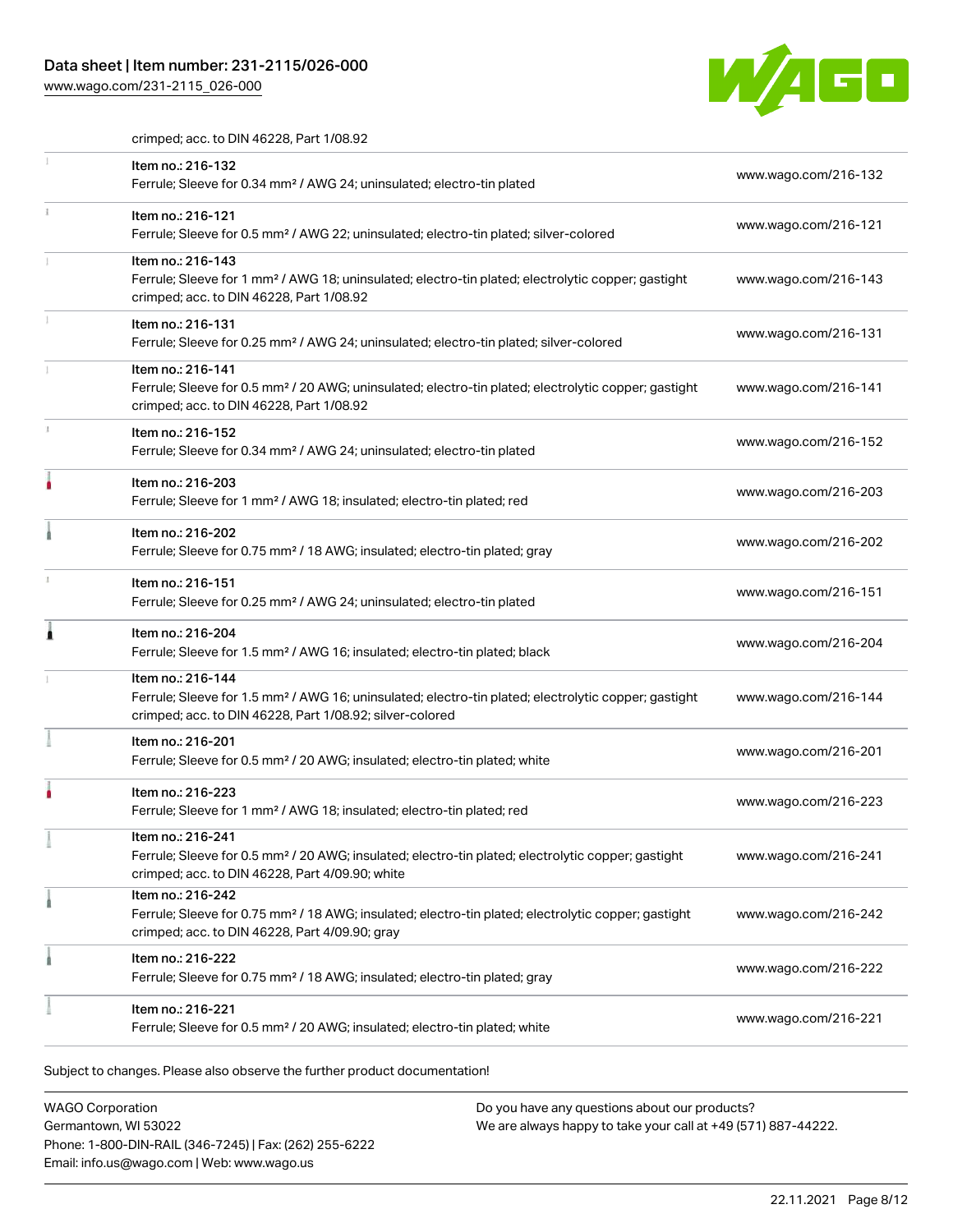## Data sheet | Item number: 231-2115/026-000

[www.wago.com/231-2115\\_026-000](http://www.wago.com/231-2115_026-000)



|                | Item no.: 216-224<br>Ferrule; Sleeve for 1.5 mm <sup>2</sup> / AWG 16; insulated; electro-tin plated; black                                                                                             | www.wago.com/216-224 |
|----------------|---------------------------------------------------------------------------------------------------------------------------------------------------------------------------------------------------------|----------------------|
|                | Item no.: 216-243<br>Ferrule; Sleeve for 1 mm <sup>2</sup> / AWG 18; insulated; electro-tin plated; electrolytic copper; gastight crimped; www.wago.com/216-243<br>acc. to DIN 46228, Part 4/09.90; red |                      |
| Ă              | Item no.: 216-244<br>Ferrule; Sleeve for 1.5 mm <sup>2</sup> / AWG 16; insulated; electro-tin plated; electrolytic copper; gastight<br>crimped; acc. to DIN 46228, Part 4/09.90; black                  | www.wago.com/216-244 |
|                | Item no.: 216-263<br>Ferrule; Sleeve for 1 mm <sup>2</sup> / AWG 18; insulated; electro-tin plated; electrolytic copper; gastight crimped; www.wago.com/216-263<br>acc. to DIN 46228, Part 4/09.90; red |                      |
| Â              | Item no.: 216-264<br>Ferrule; Sleeve for 1.5 mm <sup>2</sup> / AWG 16; insulated; electro-tin plated; electrolytic copper; gastight<br>crimped; acc. to DIN 46228, Part 4/09.90; black                  | www.wago.com/216-264 |
| 1              | Item no.: 216-284<br>Ferrule; Sleeve for 1.5 mm <sup>2</sup> / AWG 16; insulated; electro-tin plated; electrolytic copper; gastight<br>crimped; acc. to DIN 46228, Part 4/09.90; black                  | www.wago.com/216-284 |
|                | Item no.: 216-262<br>Ferrule; Sleeve for 0.75 mm <sup>2</sup> / 18 AWG; insulated; electro-tin plated; electrolytic copper; gastight<br>crimped; acc. to DIN 46228, Part 4/09.90; gray                  | www.wago.com/216-262 |
|                | Item no.: 216-301<br>Ferrule; Sleeve for 0.25 mm <sup>2</sup> / AWG 24; insulated; electro-tin plated; yellow                                                                                           | www.wago.com/216-301 |
|                | Item no.: 216-321<br>Ferrule; Sleeve for 0.25 mm <sup>2</sup> / AWG 24; insulated; electro-tin plated; yellow                                                                                           | www.wago.com/216-321 |
|                | Item no.: 216-322<br>Ferrule; Sleeve for 0.34 mm <sup>2</sup> / 22 AWG; insulated; electro-tin plated; green                                                                                            | www.wago.com/216-322 |
|                | Item no.: 216-302<br>Ferrule; Sleeve for 0.34 mm <sup>2</sup> / 22 AWG; insulated; electro-tin plated; light turquoise                                                                                  | www.wago.com/216-302 |
| <b>Tools</b>   |                                                                                                                                                                                                         |                      |
| Operating tool |                                                                                                                                                                                                         |                      |
|                | Item no.: 209-130<br>Operating tool; suitable for 264, 280 and 281 Series; 1-way; of insulating material; white                                                                                         | www.wago.com/209-130 |
|                | Item no.: 210-657<br>Operating tool; Blade: 3.5 x 0.5 mm; with a partially insulated shaft; short; multicoloured                                                                                        | www.wago.com/210-657 |
|                | Item no.: 210-720<br>Operating tool; Blade: 3.5 x 0.5 mm; with a partially insulated shaft; multicoloured                                                                                               | www.wago.com/210-720 |
|                | Item no.: 280-432<br>Operating tool; made of insulating material; 2-way; white                                                                                                                          | www.wago.com/280-432 |
|                | Item no.: 280-434<br>Operating tool; made of insulating material; 4-way                                                                                                                                 | www.wago.com/280-434 |

Subject to changes. Please also observe the further product documentation!

WAGO Corporation Germantown, WI 53022 Phone: 1-800-DIN-RAIL (346-7245) | Fax: (262) 255-6222 Email: info.us@wago.com | Web: www.wago.us Do you have any questions about our products? We are always happy to take your call at +49 (571) 887-44222.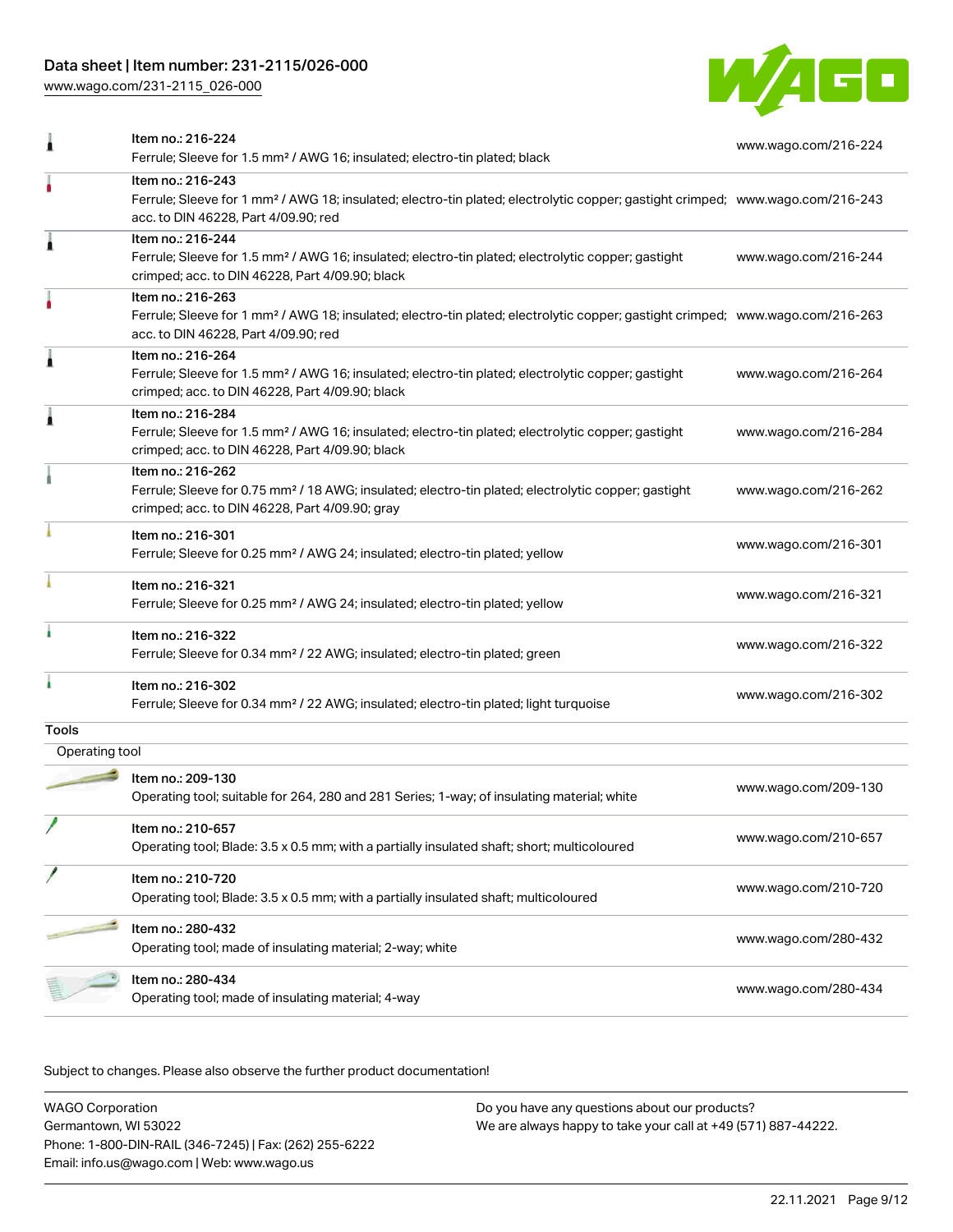## Data sheet | Item number: 231-2115/026-000

[www.wago.com/231-2115\\_026-000](http://www.wago.com/231-2115_026-000)



# EPLAN Data Portal 231-2115/026-000 URL [Download](https://www.wago.com/global/d/EPLAN_URLS_231-2115%252F026-000) EPLAN Data Portal 231-2115/026-000 URL [Download](https://www.wago.com/global/d/EPLAN_URLS_231-2115_026-000) ZUKEN Portal 231-2115/026-000 URL [Download](https://www.wago.com/global/d/Zuken_URLS_231-2115_026-000)

Subject to changes. Please also observe the further product documentation!

WAGO Corporation Germantown, WI 53022 Phone: 1-800-DIN-RAIL (346-7245) | Fax: (262) 255-6222 Email: info.us@wago.com | Web: www.wago.us Do you have any questions about our products? We are always happy to take your call at +49 (571) 887-44222.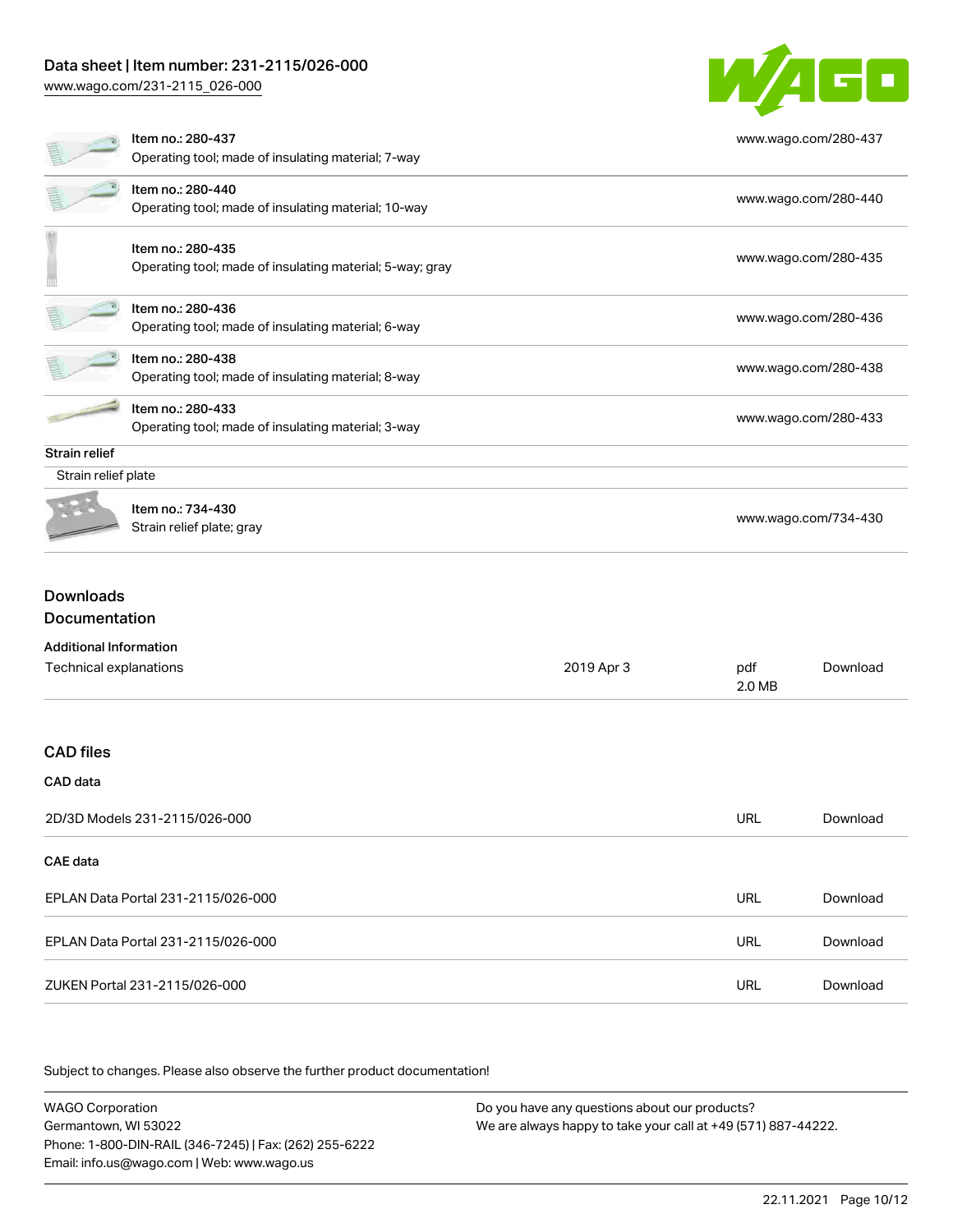

#### Environmental Product Compliance

Compliance Search

Environmental Product Compliance 231-2115/026-000 2-conductor female connector; Push-in CAGE CLAMP®; 2.5 mm²; Pin spacing 5 mm; 15-pole; with integrated end plate; 2,50 mm²; gray URL [Download](https://www.wago.com/global/d/ComplianceLinkMediaContainer_231-2115_026-000)

#### Installation Notes

#### Conductor termination

Operating Push-in CAGE CLAMP® is easy, fast and identical to that of CAGE CLAMP®. The screwdriver is fully inserted into the operating slot, holding Push-in CAGE CLAMP® open. After the conductor has been inserted into the clamping unit and the screwdriver been withdrawn, the conductor is clamped safely. Solid and fine-stranded conductors < 0.5 mm² (20 AWG) are terminated and removed using a screwdriver.

Conductor termination

Subject to changes. Please also observe the further product documentation!

WAGO Corporation Germantown, WI 53022 Phone: 1-800-DIN-RAIL (346-7245) | Fax: (262) 255-6222 Email: info.us@wago.com | Web: www.wago.us